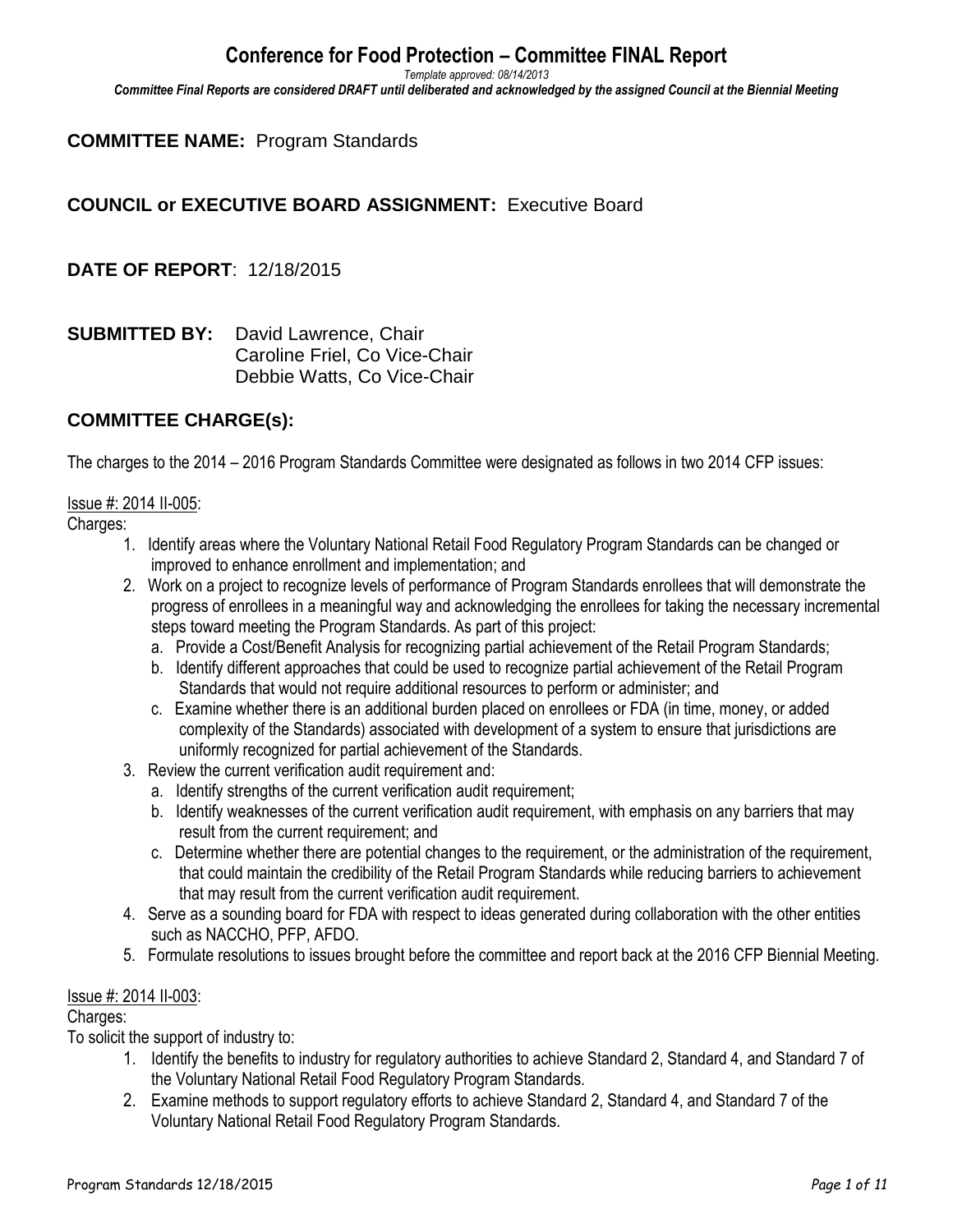*Template approved: 08/14/2013*

*Committee Final Reports are considered DRAFT until deliberated and acknowledged by the assigned Council at the Biennial Meeting*

3. Report back at the 2016 CFP Biennial Meeting with recommendations on how the Conference can collaborate with industry to facilitate enrollment and achievement of the Voluntary National Retail Food Regulatory Program Standards.

#### **COMMITTEE ACTIVITIES AND RECOMMENDATIONS:**

- 1. Progress on Overall Committee Activities:
	- a. The Program Standards Committee membership included recruitment efforts to gain additional food industry and local regulatory members across the CFP regions. Per the Constitution and Bylaws, a balanced ratio of regulatory to industry members has been maintained. In April 2015, the Executive Board approved an updated roster that maintains this ratio by listing eight (8) regulatory and eight (8) food industry representatives as voting members. Any CFP members who expressed interest in the committee but who were not selected as voting members were designated as either electives or "at large" members. These electives and "at large" members have been included in all committee activities.
	- b. The first full committee call was held on September 17, 2014. The committee chair and co vice-chairs presented the recommendation that the charges be worked on at a subcommittee level to stay ahead of the Executive Board's due dates and to complete the charges by December 2015 or sooner. The committee members supported the recommendation. Two subcommittees were formed: (1) **Issue 2014 II-003 Subcommittee** with coleads Caroline Friel (food service industry) and Todd Mers (regulatory - state), and (2) **Issue 2014 II-005 Subcommittee** with co-leads Debbie Watts (regulatory - local) and Angie Cyr (regulatory - state). Each full committee member expressed their interest in serving on either or both subcommittees.
	- c. Meetings were held via conference call and using GoToMeeting and Adobe Connect (arranged by the FDA consultants) to share reference documents online. To facilitate work on the current charges, a familiarization of all members with the Voluntary National Retail Food Regulatory Program Standards (hereafter referred to as Retail Program Standards) was established by ensuring access to the FDA resources. The full committee has met seven times (September 17, 2014 kick-off call; April 15, 2015; May 20, 2015; June 17, 2015; July 22, 2015; August 19, 2015; and September 23, 2015). During the initial meetings, time was allocated to introduce new members to the historical perspective of the committee. Subcommittee updates were provided as part of the full committee calls. Work on requests from the FDA regarding proposed revisions to Standards 4, 7 and 9 were conducted by the full committee.

#### 2. Progress on Issue 2014 II-003 Activities:

- a. The **Issue 2014 II-003 Subcommittee** (hereafter referred to as Competency of Inspectors Subcommittee) met via phone conferencing (October 15, 2014, November 12, 2014, January 14, 2015, February 11, 2015, March 11, 2015, April 8, 2015, and May 13, 2015) and by email from October 2014 until September 2015. The Subcommittee developed and distributed a survey questionnaire (*see Industry Support for Standards 2, 4 and 7 Survey Tool attached to this repor*t) to assess industry's opinion regarding the benefits, if any, of having regulatory authorities achieve Standard 2, Standard 4, and Standard 7 of the Retail Program Standards. The Subcommittee gathered information from industry stakeholders regarding the value to industry of having a regulatory agency involved with the Retail Program Standards and provided recommendations to support regulatory efforts to achieve the Retail Program Standards.
- b. This part of the Program Standards Committee's final report outlines the disposition of issues worked on by the Competency of Inspectors Subcommittee and its recommendations to the Conference. Along with being a foundation and system upon which all regulatory programs can build through a continuous improvement process, the Retail Program Standards provide a template of what a quality regulatory food establishment program needs. Per the specific charges, this report will refer to only Standards 2, 4, and 7.
	- i. Standard 2 provides the essential elements of a training program for regulatory staff.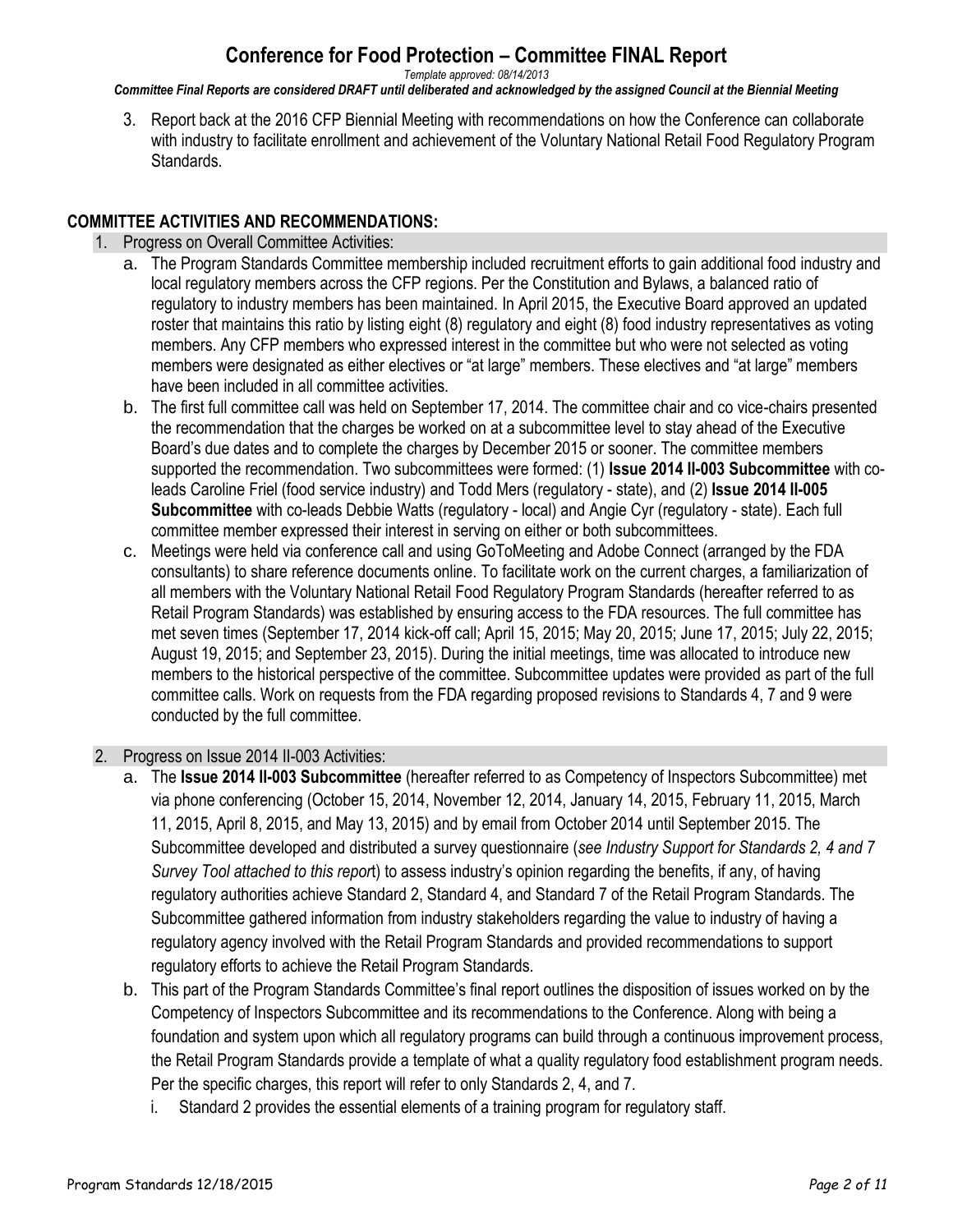*Template approved: 08/14/2013*

*Committee Final Reports are considered DRAFT until deliberated and acknowledged by the assigned Council at the Biennial Meeting*

- ii. Standard 4 pertains to implementing an on-going quality assurance program that evaluates inspection uniformity to ensure inspection quality, inspection frequency and consistency among the regulatory staff.
- iii. Standard 7 relates to enhancing communication with industry and consumers through forums designed to solicit input to improve the food safety program.
- c. *Charge 1: To solicit the support of industry to identify the benefits to industry for regulatory authorities to achieve Standard 2, Standard 4, and Standard 7 of the Voluntary National Retail Food Regulatory Program Standards.* The 2011 Food Safety Modernization Act (FSMA) requires the FDA to partner with state and local food safety regulatory agencies to build a national Integrated Food Safety System (IFSS). The goal of a national IFSS is to develop a seamless partnership and operation of federal, state, and local food safety regulatory agencies to meet the public health mission of achieving a safer food supply.

The benefits of having a regulatory authority meet the Retail Program Standards contributes to an IFSS by improving the confidence in the food safety work being conducted by other agencies, focusing efforts on the reduction of risk factors known to contribute to foodborne illness, and encouraging retail food establishments to implement active managerial control over these risk factors.

The Competency of Inspectors Subcommittee developed and distributed the Industry Support for Standards 2, 4 and 7 Survey Tool to assess industry's opinion regarding the benefits to industry, if any, of having regulatory authorities achieve Standard 2, Standard 4, and Standard 7 of the Retail Program Standards:

- i. The original survey was disseminated to the Food Marketing Institute (FMI) and the National Restaurant Association (NRA). 133 responses were received. Incomplete surveys were removed and the remaining 116 surveys were combined and analyzed.
- ii. Most respondents were food service operations/restaurants (n=55) and retail food establishments (n=49). Wholesale distribution and national grocery stores were represented one time each, and there were 10 respondents who did not respond to the self-identification question.
- iii. The Subcommittee analyzed the survey responses and identified that the most important benefits to industry of having regulatory authorities achieve the Retail Program Standards are that the Standards:
	- 1. Support a consistent approach to inspections;
	- 2. Focus inspector and industry time on the true risk factors to reduce foodborne illness versus focusing time, money and limited resources on Good Retail Practices that have little impact on preventing foodborne illnesses;
	- 3. Enable "apple to apple data analyses" on a National basis; and
	- 4. Enable trend analysis for identifying opportunities and long-term solutions.
- iv. The Subcommittee's analysis of survey responses found that the most important benefits to industry of having regulatory authorities achieve Standard 2 are:
	- 1. Supporting a consistent, credible approach to inspections;
	- 2. Providing more time for industry to focus on food safety rather than disputing improper citations or managing non-uniform regulations;
	- 3. Focusing both industry and regulators on solving complex public health problems; and
	- 4. Increasing consumer confidence.
- v. The Subcommittee's analysis of survey responses found that the most important benefits to industry of having regulatory authorities achieve Standard 4 are:
	- 1. Quality assurance is needed due to the diversity in inspector competency;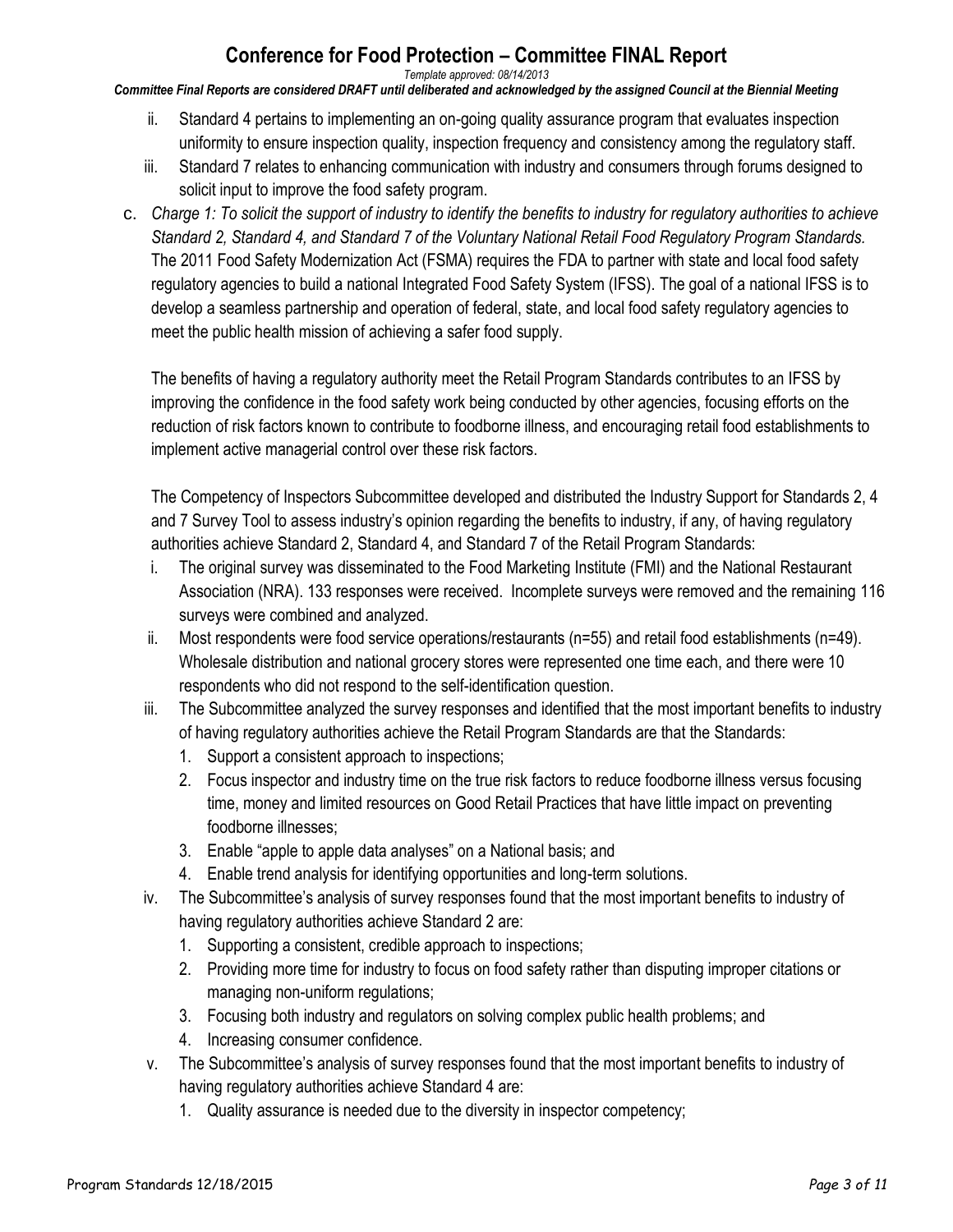*Template approved: 08/14/2013*

*Committee Final Reports are considered DRAFT until deliberated and acknowledged by the assigned Council at the Biennial Meeting*

- 2. Quality assurance drives uniformity in the inspection process. This is important with the increased use of inspection information by media to report results to the public; and
- 3. Standard 4 criteria help to drive continuous improvement.
- vi. The Subcommittee's analysis of survey responses found that the most important benefits to industry of having regulatory authorities achieve Standard 7 are:
	- 1. The more collaboration industry and regulatory authorities have, the better off we are as we are on the same team;
	- 2. Standard 7 criteria enable free, open communication and sharing to align priorities;
	- 3. Relationship building is of the utmost importance as it enables problem solving and improvement; and
	- 4. Standard 7 promotes the establishment of partnerships to facilitate swift responses to future outbreaks and crises.
- vii. The Subcommittee identified the following trends after compiling the survey data:
	- 1. There is a positive correlation between the length of time in business and the perceived value of Standards 2, 4, and 7.
	- 2. Having a larger number of employees was statistically associated with perceived value of Standard 2.
- d. *Charge 2: To solicit the support of industry to examine methods to support regulatory efforts to achieve Standard 2, Standard 4, and Standard 7 of the Voluntary National Retail Food Regulatory Program Standards.* The Retail Program Standards offer a systematic approach to, through a continuous improvement process, enhance retail food regulatory programs. They define and provide a framework designed to accommodate both traditional and emerging approaches of a regulatory food safety system. To address the charge, the Subcommittee interviewed regulatory agencies enrolled in the Retail Program Standards, mostly those who had achieved Standards 2, 4, and 7 and who conduct direct (not contracted) inspections, to examine and provide methods to support regulatory efforts to achieve Standard 2, Standard 4, and Standard 7.
- e. Recommendations from Issue 2014 II-003. Based on the work done by the Competency of Inspectors Subcommittee, the Program Standards Committee has the following recommendations (**in bold**) for consideration by Council (*See Issue PSC 2*):
	- **i.** Develop a roadmap. When an enrolled regulatory agency implements the Retail Program Standards correctly, there is a cultural transition in the agency that supports continuous improvement. **The committee recommends that the FDA develops a Retail Program Standards guide or template to help regulatory agencies to enroll in the Retail Program Standards, realize what they are getting involved in prior to enrollment, provide recommendations about where an enrollee should begin, and provide a roadmap to allow management to plan for proper staffing and resources to actually complete and sustain the activities associated with the Retail Program Standards.**
	- *ii.* Involve industry in the funding and benchmark achievement processes. While the committee does not support an agency enrolling in the Retail Program Standards solely to receive accolades, there is reason to celebrate along the way as an agency progresses through meeting various levels of the Retail Program Standards. Industry members of this committee made it very clear that industry would like to be a formal part in developing a recognition process but feel that development of such a process is beyond the scope of the current Issue 2014 II-003 charges. The committee recommends the continuation of charge 2 of Issue 2014 II-005 by the 2016 - 2018 Program Standards Committee with support from the FDA to further examine a process for recognizing partial achievement of the Retail Program Standards. *Note: This recommendation will be made in Issue PSC 3.*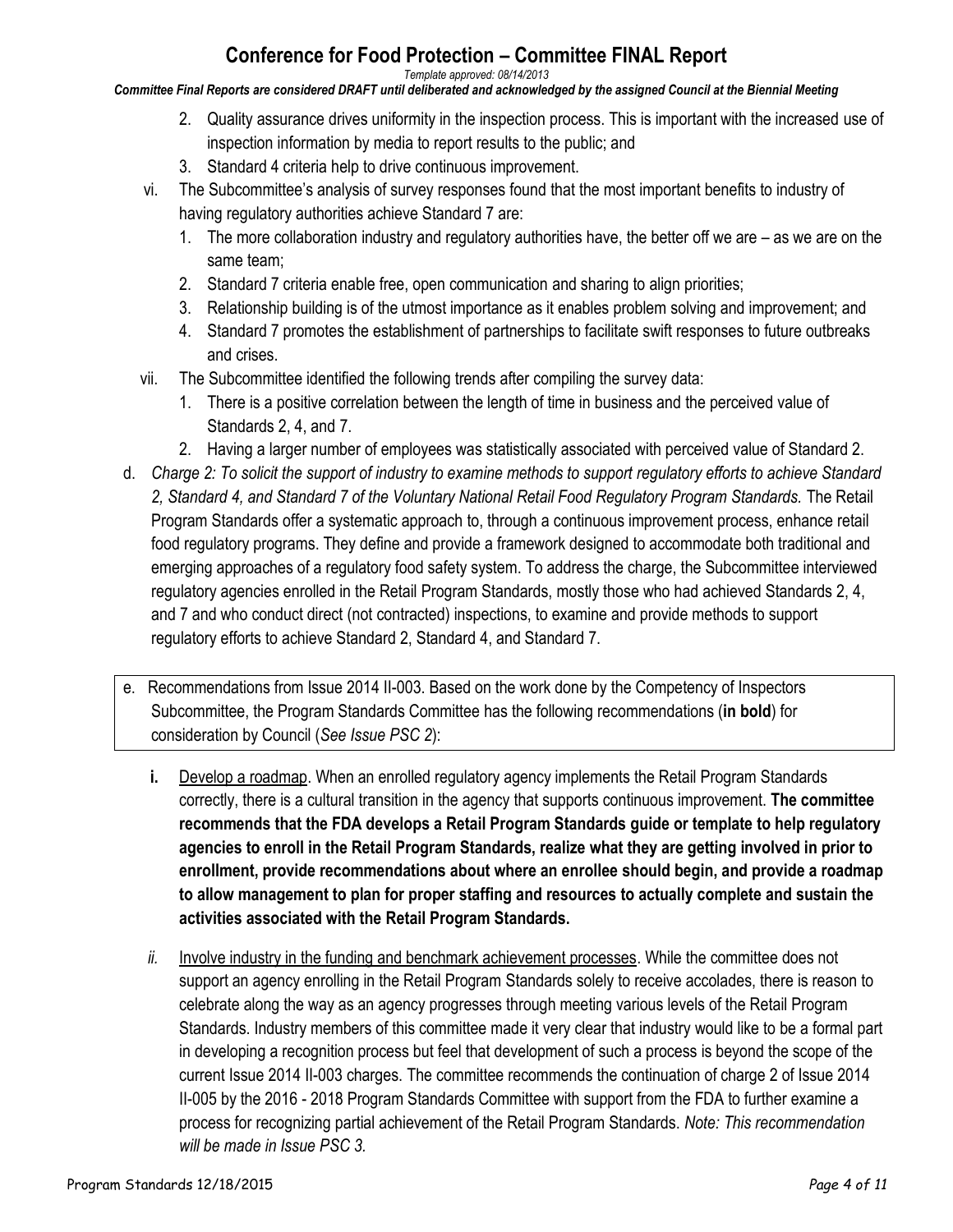*Template approved: 08/14/2013*

*Committee Final Reports are considered DRAFT until deliberated and acknowledged by the assigned Council at the Biennial Meeting*

- *iii.* Recognize that meeting the Retail Program Standards is a primary means to reducing foodborne illness within enrolled jurisdictions. One regulatory agency with 47,000 food establishments reports that implementation of the Retail Program Standards within their agency was instrumental in achieving a 90% reduction in foodborne illness outbreaks within their jurisdiction since 1997. The committee recommends that the FDA seek forums for enrollees to share their success stories that correlate with the implementation of the Retail Program Standards. *Note: This recommendation has redundancy with the recommendation presented below in viii.*
- **iv.** Provide extra points on the grant application to encourage the regulatory agencies who are actively achieving the Retail Program Standards. While the different funding mechanisms are not a prerequisite for enrollment in the Retail Program Standards, only the top-scoring eligible proposals in each FDA Region are awarded grants. The committee found that those applicants who are actively achieving the Retail Program Standards are treated no differently than a regulatory agency who is applying for the first time. This existing approach may encourage more agencies to enroll in the Retail Program Standards but it does not encourage completion of the Retail Program Standards. Those actively enrolled in the Retail Program Standards should receive extra points on the application process. This would financially facilitate an agency's progress in achieving and sustaining the Retail Program Standards. **This committee recommends that the FDA reward achievement of the Retail Program Standards by giving extra credit during the application review and scoring process for grants.**
	- v. Establish and conduct regularly scheduled meetings, conferences, and/or webinars of state or FDA regional workgroups that will encourage regulatory agencies in their efforts with the Retail Program Standards. Trying to meet the Retail Program Standards without having someone to mentor you along the way can be an arduous task. The Retail Program Standards have been around since 2001. The FDA reports that as of October 2015, 119 enrollees have completed self-assessments AND have met three or more Standards. However, there are only 14 regulatory agencies that conduct direct inspections and have achieved Retail Program Standards 2, 4 and 7. **This committee recommends that the FDA establish additional formal networks to complement the existing NACCHO Program Standards Mentorship Program (e.g., workgroups in each state or by FDA region with routinely scheduled webinars, conference calls) to assist regulatory agencies in their efforts with the Retail Program Standards.**
- vi. Promote the utilization of FoodSHIELD. The Retail Program Standards requires the creation of many documents, many of which can be obtained from others already enrolled in the Retail Program Standards. FoodSHIELD provides a means where federal, state and local governmental regulatory agencies may share documents by creating a workgroup and inviting others to see/review such documents. FoodSHIELD was designed to facilitate collaboration among the federal regulatory agencies, laboratories, state and local government entities, military branches, and academics involved in protecting the food supply and responding to foodborne illness outbreaks and safety concerns. The upcoming FoodSHIELD Program Standards Resource Center should further provide additional help for program managers who are developing the Program Standards within their agency. **The committee recommends that the FDA engages in a promotion of the FoodSHIELD Program Standards Resource Center when it goes live.**
- **vii.** Ensure that FDA Regional Retail Food Specialists are highly knowledgeable regarding the Retail Program Standards. The FDA has 25 Regional Retail Food Specialists located throughout the United States and are assigned to one of the five FDA regions. The Specialists work with their assigned state, local, tribal, and territorial regulatory agencies to provide technical assistance. Any wisdom that can be shared along the way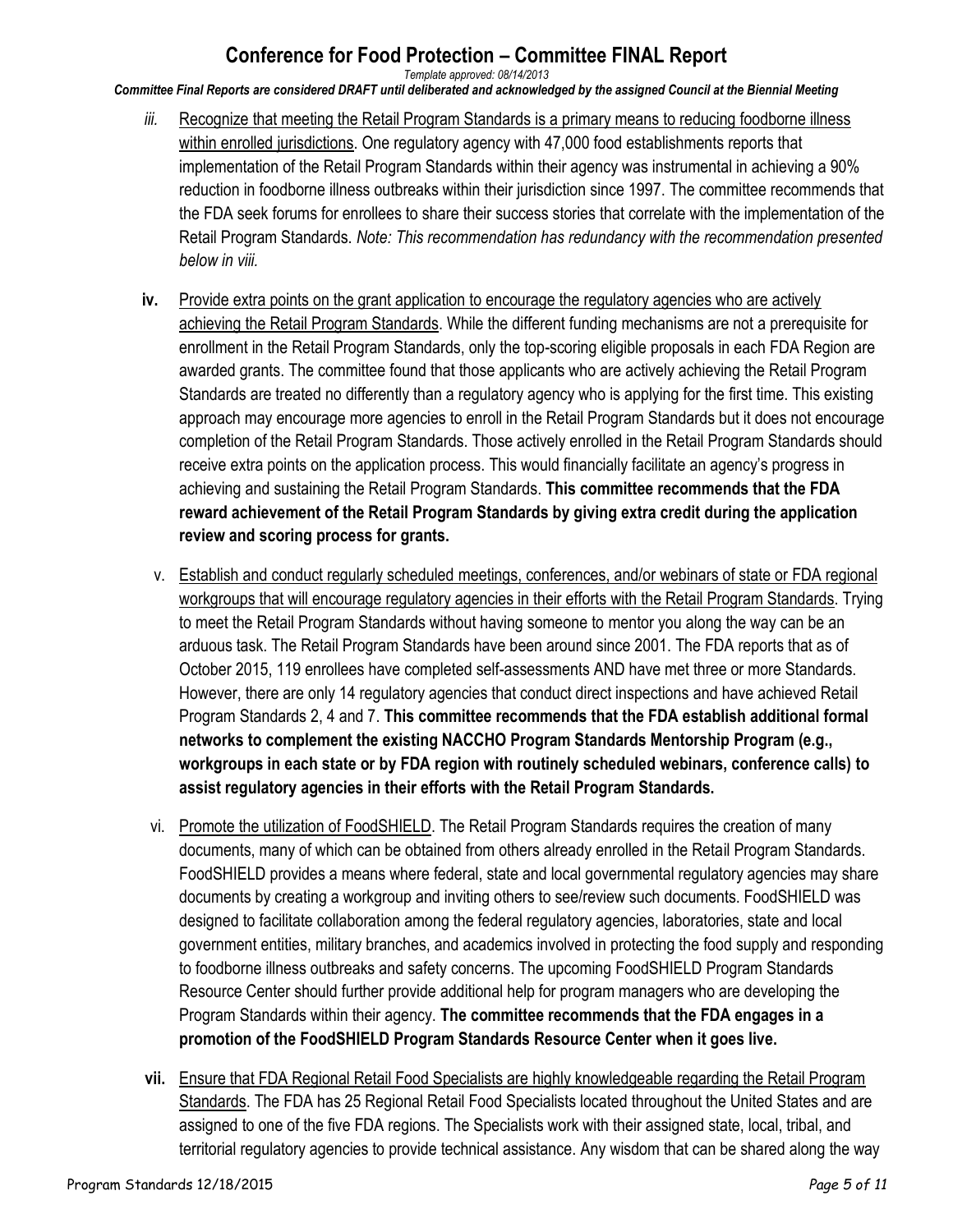*Template approved: 08/14/2013*

*Committee Final Reports are considered DRAFT until deliberated and acknowledged by the assigned Council at the Biennial Meeting*

with enrollees is invaluable. Testimonials describing the competency and proficiency of their Regional Retail Food Specialist regarding the Retail Program Standards were mixed. However, the successful retail food regulatory programs reportedly had very supportive Regional Retail Food Specialists. Having FDA Regional Retail Food Specialists who provide accurate and timely answers helps maintain momentum as one moves through the Standards. **The committee recommends that the FDA provides a means to ensure that each of the FDA Regional Retail Food Specialists has a minimum level of knowledge regarding implementation of the Retail Program Standards.**

**viii.** Champion the cause of implementing the Retail Program Standards. It is very unlikely a regulatory agency will successfully sustain meeting the Retail Program Standards without first getting the full support of management and then authorizing someone to responsibly drive forward the discussions regarding the Standards. All of the success stories shared with the committee spoke of one or two individuals who constantly championed the cause of implementing the Retail Program Standards. They always required the decision makers to ask the question, "How will this activity/initiative further achievement of the Retail Program Standards?" **The committee recommends that the FDA seeks the expansion of existing forums (e.g., NACCHO sharing sessions, NEHA AEC Retail Program Standards Workshop, and cooperative agreements with NACCHO and AFDO) for enrollees to share their success stories with the Retail Program Standards.** Note: This recommendation will encompass the recommendation made in iii.

*Note: The Competency of Inspectors Subcommittee would like to acknowledge and thank Elvir Begic, MPH and Genevieve Weseman, MPH of the Saint Louis County Department of Public Health for extrapolating and conducting the analysis of the survey data in this report and for designing and producing the Retail Program Standards - Competency of Inspectors infographic attached to this report.*

#### 3. Progress on Issue 2014 II-005 Activities:

- a. The **Issue 2014 II-005 Subcommittee** (hereafter referred to as the Retail Program Standards Subcommittee) met via phone conferencing (October 31, 2014; December 3, 2014; January 23, 2015; April 15, 2015; August 19, 2015; and September 23, 2015) and conducted additional business by email and phone. The Subcommittee developed and distributed a survey questionnaire (*see Verification Audit Survey Tool attached to this report*) to the jurisdictions currently enrolled in the Retail Program Standards to gather information about verification audits.
- b. This part of the Program Standards Committee's final report outlines the disposition of issues worked on by the Issue 2014 II-005 Subcommittee and its recommendations to the Conference.
- c. *Charge 1: Identify areas where the Voluntary National Retail Food Regulatory Program Standards can be changed or improved to enhance enrollment and implementation;* **and** *Charge 3: Review the current verification audit requirement and: (a) Identify strengths of the current verification audit requirement; (b) Identify weaknesses of the current verification audit requirement, with emphasis on any barriers that may result from the current requirement; and (c) Determine whether there are potential changes to the requirement, or the administration of the requirement, that could maintain the credibility of the Retail Program Standards while reducing barriers to achievement that may result from the current verification audit requirement.*
	- i. An excel spreadsheet identifying all enrolled jurisdictions, contact person and contact e-mail address was developed from data located in the Listing of Jurisdictions Enrolled in the Voluntary Retail Food Regulatory Program Standards on the FDA website at:

[http://www.fda.gov/downloads/Food/GuidanceRegulation/RetailFoodProtection/ProgramStandards/UCM434](http://www.fda.gov/downloads/Food/GuidanceRegulation/RetailFoodProtection/ProgramStandards/UCM434742.pdf) [742.pdf.](http://www.fda.gov/downloads/Food/GuidanceRegulation/RetailFoodProtection/ProgramStandards/UCM434742.pdf) The Verification Audit Survey Tool was developed which contained both jurisdictional demographic information in addition to specific inquiries regarding the audit process, resources, and solicitation for improvements. Questions were based on the most current version of the Retail Program Standards (December 2013).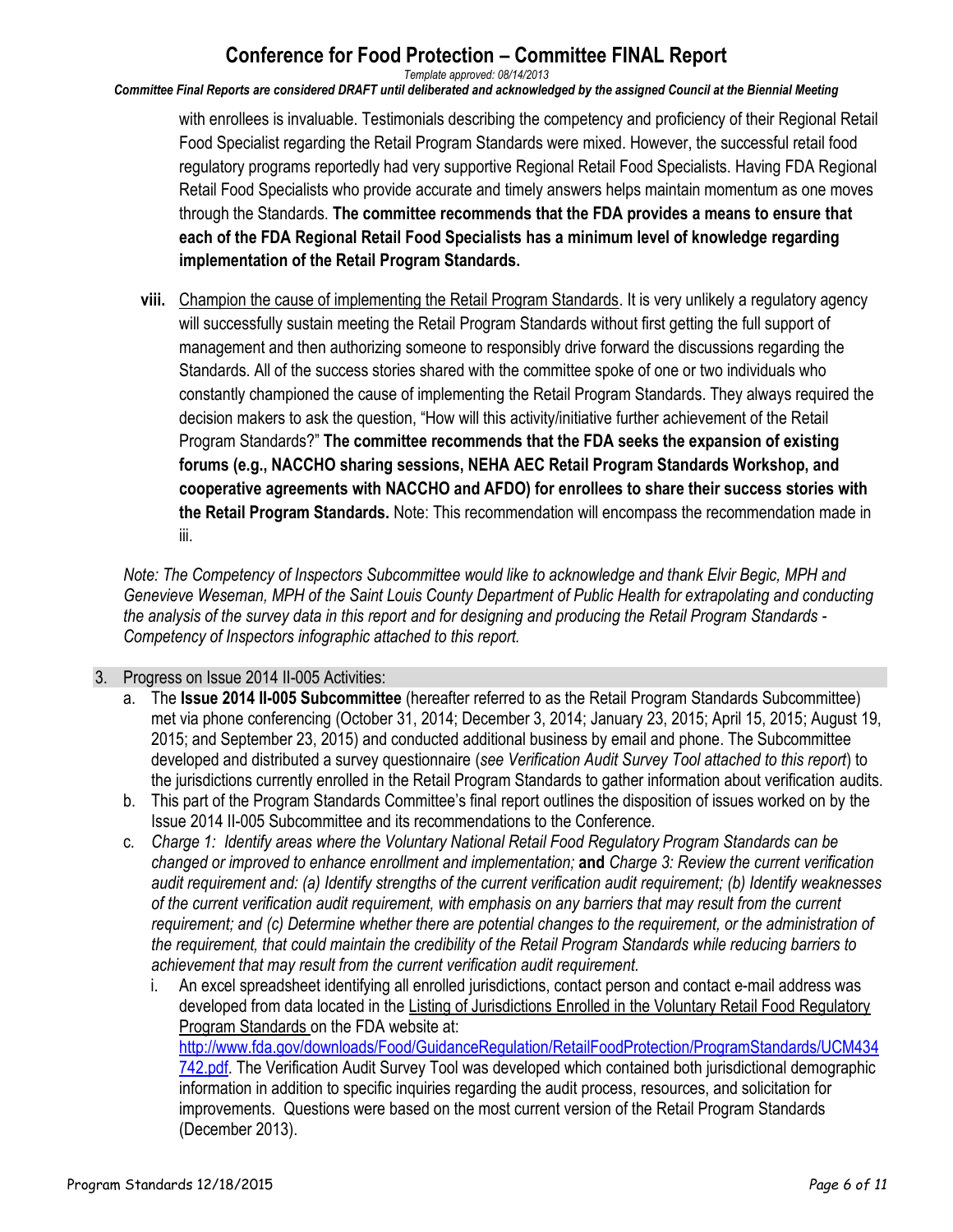*Template approved: 08/14/2013*

*Committee Final Reports are considered DRAFT until deliberated and acknowledged by the assigned Council at the Biennial Meeting*

- ii. 550 invitations to participate in the Verification Audit Survey were sent out, 53 were returned undeliverable, and 102 responses were received, combined and analyzed.
- iii. The respondents were as follows: local (n=76); state (n=18); tribal (n=3); territory (n=1), and other (n=4).
- iv. Verification Audit Survey Summary Related to Charge 1: *Identify areas where the Voluntary National Retail Food Regulatory Program Standards can be changed or improved to enhance enrollment and implementation*:
	- 1. Regarding Retail Program Standard objectives being clearly outlined, respondents indicated that:
		- a) Retail Program Standard requirements need to be simplified;
		- b) Forms and procedures need to be simplified;
		- c) Previous version of the FDA's verification audit guide for the Retail Program Standards was preferred due to increased thoroughness with step-by-step instructions and screenshots of audit tools; and
		- d) Additional examples on how the individual Retail Program Standards can be met are desired.
- v. Verification Audit Survey Summary Related to Charge 3: *Review the current verification audit requirement and*:
	- 1. *Identify strengths of the current verification audit requirement*;
		- a) 90% of respondents indicated that the audit requirements clearly outline the specific objective needed to meet a standard, and
		- b) The FDA's self-assessment guide for the Retail Program Standards is helpful to prepare an enrollee for a successful verification audit.
	- 2. *Identify weaknesses of the current verification audit requirement, with emphasis on any barriers that may result from the current requirement*;
		- a) The lack of resources, both time and staffing, is a barrier to achieving the Retail Program Standards for the majority of the jurisdictions responding;
		- b) Individuals do not feel comfortable conducting verification audits;
		- c) Individuals feel that they do not meet the criteria to be a verification auditor;
		- d) Enrolled jurisdictions do not know who they can contact to conduct a verification audit; and
		- e) Additional funding is needed to assist jurisdictions in attaining the Retail Program Standards and for conducting a verification audit.
	- 3. *Determine whether there are potential changes to the requirement, or the administration of the requirement, that could maintain the credibility of the Retail Program Standards while reducing barriers to achievement that may result from the current verification audit requirement*.
		- a) Provide verification auditor training;
		- b) Create a mentor program for verification auditors;
		- c) Include information on the FDA website indicating if an enrolled jurisdiction is willing to conduct a verification audit of the Retail Program Standards for others,
		- d) Provide funding to assist enrolled jurisdictions, and
		- e) Allow for forms to be submitted electronically to auditor (*Note: Electronic submission is not specifically prohibited by the verification audit procedures.)*
	- 4. Related specifically to "*maintaining the credibility of the Retail Program Standards*":
		- a) Create a more clearly defined quality assurance step; and
		- b) Establish criteria to become an "authorized" auditor.
- vi. The FDA consultants requested that the Retail Program Standards Subcommittee brainstorm other models for who can conduct a verification audit. The subcommittee came up with four potential models for audits:
	- 1. An enrolled jurisdiction conducts a verification audit of another jurisdiction;
	- 2. FDA conducts the verification audits;
	- 3. A third party auditor gets trained and conducts the verification audits; and,
	- 4. No verification audit is required.

The Verification Audit Survey results indicated that agencies have limited staff time and financial resources in order to conduct audits for other jurisdictions. Additionally, several respondents indicated that they do not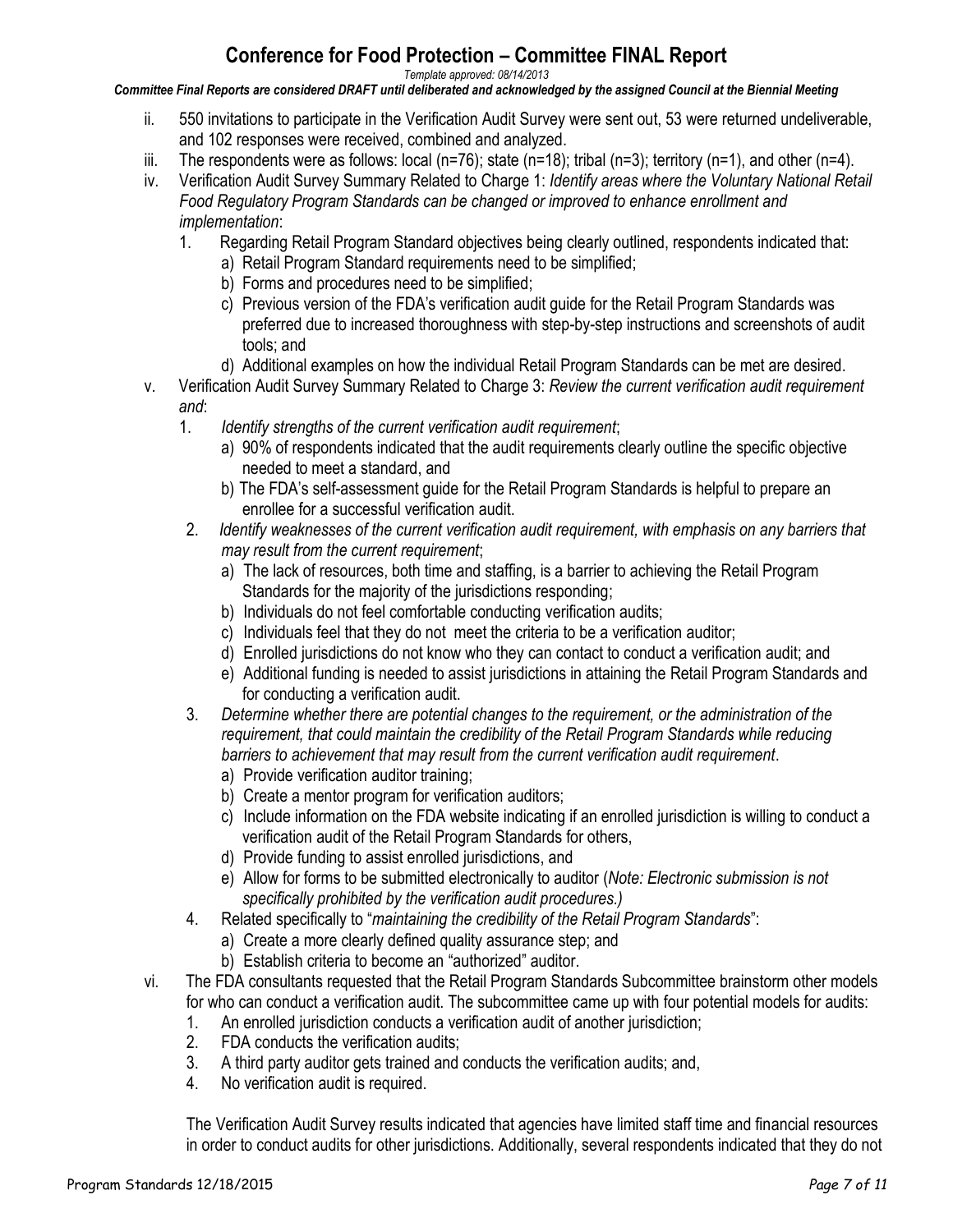*Template approved: 08/14/2013*

*Committee Final Reports are considered DRAFT until deliberated and acknowledged by the assigned Council at the Biennial Meeting*

feel qualified or comfortable conducting an audit of another agency. FDA resources are also limited. Potential third party auditors discussed were industry, students, and trade organizations or associations such as the National Environmental Health Association, Association of Food and Drug Officials, International Food Protection Training Institute, National Association of County and City Health Officials (NACCHO), Food Marketing Institute, and NSF International. These third party auditors would need additional training to be familiar with retail food and the Program Standards. **All of the subcommittee members felt strongly that the option to not require verification audits should not be considered.**

- vii. The Retail Program Standards Subcommittee discussed with the FDA consultants the barriers related to the knowledge of a verification auditor and the need to remove those barriers by:
	- 1. Educating enrolled jurisdictions on the criteria for verification auditors;
	- 2. Providing auditor training courses to help create a pool of auditors and a support system for those conducting verification audits;
	- 3. Developing a mentorship program for verification auditors similar to the NACCHO Program Standards Mentorship Program; and
	- 4. Making jurisdictions and potential verification auditors aware of the FDA's 2011 Program Standards Self-Assessment & Audit resource disk that includes screenshots of the various worksheets and forms used to conduct a verification audit*. Note: This information can no longer be posted on the FDA's website due to the Americans with Disabilities Act accessibility requirements.*
- d. *Charge 2. Work on a project to recognize levels of performance of enrollees that will demonstrate the progress of enrollees in a meaningful way and acknowledging the enrollees for taking the necessary incremental steps toward meeting the standards*. Subcommittee members felt that recognizing an enrolled jurisdiction for partial achievement of the Retail Program Standards would be beneficial and recommend continuation of this charge for the 2016 - 2018 Program Standards Committee. Work on this charge was limited to a brainstorming session resulting in the following discussion points:
	- i. Ways that partial recognition is beneficial are:
		- 1. Shows decision makers that the jurisdiction is making strides to improve the program;
		- 2. Aids jurisdictions in obtaining additional resources in order to meet the Retail Program Standards;
		- 3. Shows that the Retail Program Standards may need to be revised if there is a Standard that is almost impossible to meet;
		- 4. Recognition of "the small wins" may be important to keep a jurisdiction moving forward in meeting the Retail Program Standards; and
		- 5. Recognition of partial achievement of a Retail Program Standard could be part of the supporting documentation for agencies striving for Public Health Accreditation through the Public Health Accreditation Board.
	- ii. The committee discussed potential methods of recognition for partial achievement of a Standard and other issues related to partial achievement of a Standard. This cost/benefit analysis will depend on what the recognition is going to be. Options discussed were:
		- 1. Changing the FDA website to indicate/include partial achievement (cost)
		- 2. Verbal mention on enrollee achievements at regional conferences
		- 3. Letter from FDA recognizing partial achievement (cost)
	- iii. Other issues to be considered related to developing an approach to recognize a partial achievement are:
		- 1. Will the recognition for partial achievement involve more audits? (cost)
		- 2. If an audit to recognize partial achievement of a standard is required, will the audit be a formal audit or will an informal audit be developed? (cost)
		- 3. Criteria will need to be developed for each standard so it is clear when partial achievement is attained, e.g., 25% of the elements in the standard have been met. (cost)
		- 4. Currently not all of the Standards are easily quantified for partial achievement. The Standards may need to be rewritten which may make them more complex. (cost)
		- 5. Imposes additional reporting requirements for enrolled jurisdictions. (cost)
		- 6. The criteria developed for determining partial achievement would need to be designed so that it can be applied consistently. (cost)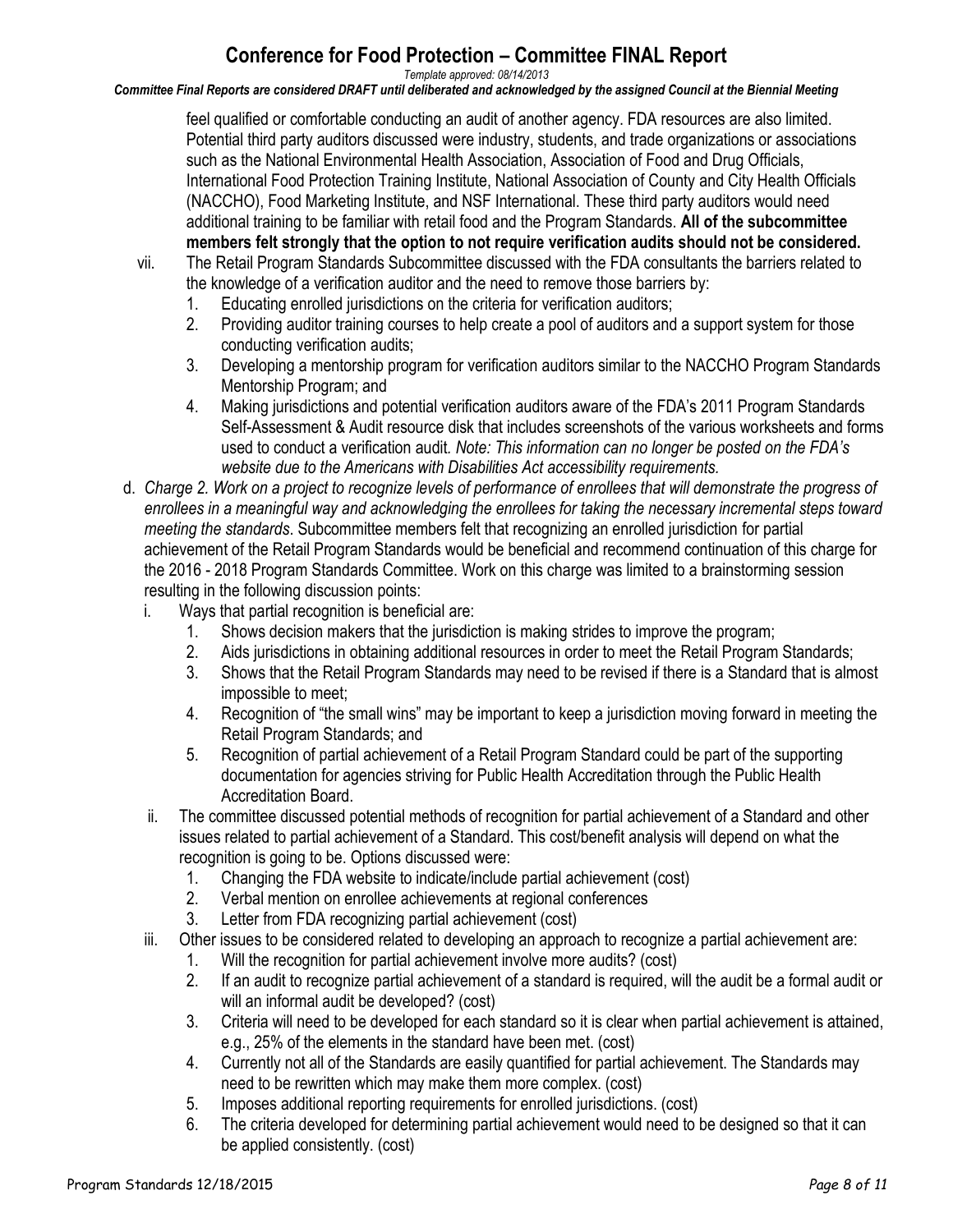*Template approved: 08/14/2013*

*Committee Final Reports are considered DRAFT until deliberated and acknowledged by the assigned Council at the Biennial Meeting*

- e. Recommendations from Issue 2014 II-005. Based on the work done by the Retail Program Standards Subcommittee, the Program Standards Committee has the following recommendations for consideration by Council (*See Issue PSC 3*):
	- i. To continue charges 1, 2 and 4 from Issue 2014 II-005 to the 2016 2018 Program Standards Committee as follows:
		- 1. Identify areas where the Voluntary National Retail Food Regulatory Program Standards can be changed or improved to enhance enrollment and implementation; and
		- 2. Work on a project to recognize levels of performance of Program Standards enrollees that will demonstrate the progress of enrollees in a meaningful way and acknowledging the enrollees for taking the necessary incremental steps toward meeting the Program Standards. As part of this project:
			- a. Provide a Cost/Benefit Analysis for recognizing partial achievement of the Retail Program Standards;
			- b. Identify different approaches that could be used to recognize partial achievement of the Retail Program Standards that would not require additional resources to perform or administer; and
			- c. Examine whether there is an additional burden placed on enrollees or FDA (in time, money, or added complexity of the Standards) associated with development of a system to ensure that jurisdictions are uniformly recognized for partial achievement of the Standards.
		- 4. Serve as a sounding board for FDA with respect to ideas generated during collaboration with the other entities such as NACCHO, PFP, AFDO.
	- ii. That a letter be sent to the FDA with the recommendations to encourage the FDA to:
		- a) Work on removing the barriers identified related to conducting a Retail Program Standard verification audit by: (1) providing auditor training; (2) creating a mentorship program for auditors; (3) including information on the online Listing of Enrolled Jurisdictions document indicating which enrollees are willing to serve as verification auditors for other enrollees; and (4) continuing to work to simplify the forms and procedures for the Program Standards in an effort to reduce the amount of time required to complete the required documentation.
		- b)Expand funding opportunities to help support and sustain the Retail Program Standards-related activities of enrollees.
		- c) Better publicize and promote the work that is being done by the FDA Clearinghouse Workgroup as an important resource for Retail Program Standards enrollees.
- 4. Additional progress on Issue 2014-005, *Charge 1: Identify areas where the Voluntary National Retail Food Regulatory Program Standards can be changed or improved to enhance enrollment and implementation.* The FDA requested work by the full Program Standards Committee on the Retail Program Standards as follows:
	- a. Review and provide feedback on proposed revisions to Standard 7. The committee members reviewed, deliberated, and supported the proposed revisions. The proposed revisions allow for electronic mechanisms, such as social media and web-based meetings or forums, to be used as a method to satisfy the Standard 7 requirement for two-way interaction between regulatory authorities and industry/community stakeholders. The committee will submit an issue to recommend that Council II accepts the proposed revisions to Standard 7 (*See Issue PSC 5*).
	- b. Review and provide feedback on the FDA's proposed response to the recommendations for Standard 4 submitted by the Certification of Food Safety Regulatory Professionals Committee in Issue 2012 II-025: Recommendations from Uniform Inspection Program Audit Pilot Project. The FDA consultants to the committee reviewed each of their proposed responses, including changes to Standard 4 and the CFP Field Training Manual. The committee members provided feedback with minor revisions to the proposed responses, including changes to Standard 4 language, and indicated no lack of support. The FDA will submit an issue to recommend that Council II accepts the proposed revisions to Standard 4.
	- c. Review and provide feedback on proposed revisions to Standard 9. The committee members reviewed, deliberated, and indicated no lack of support for the proposed revisions. The FDA will submit an issue to recommend that Council II accepts the proposed revisions to Standard 9.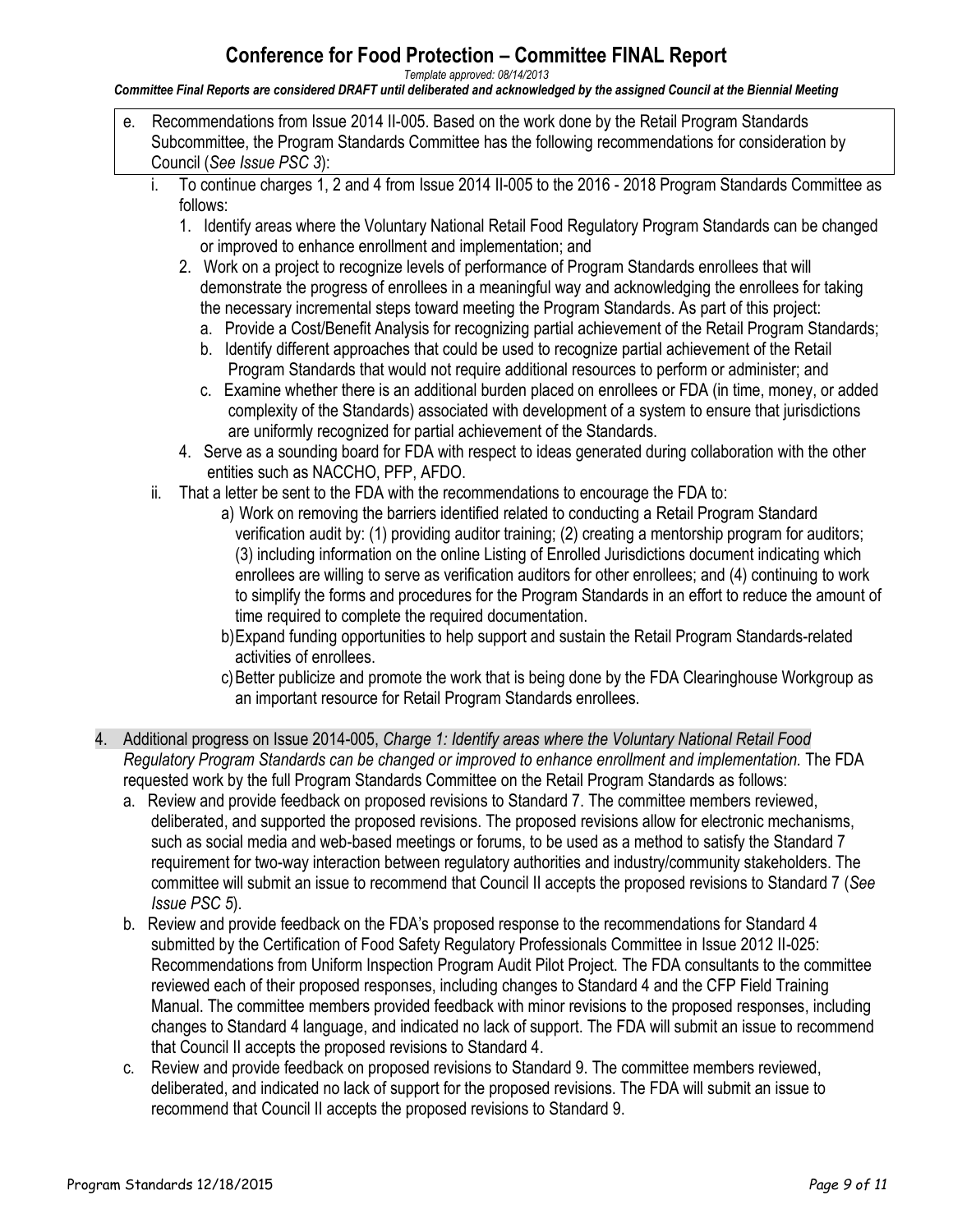*Template approved: 08/14/2013*

*Committee Final Reports are considered DRAFT until deliberated and acknowledged by the assigned Council at the Biennial Meeting*

- 5. Request from the Executive Board to plan and facilitate the Retail Program Standards Session to be held at the 2016 CFP biennial meeting. The purpose of the session is to provide a forum to share information about the Retail Program Standards, to gain insight from industry about the value of implementation of the Retail Program Standards by regulators, and to facilitate a discussion about success stories related to implementation of the Retail Program Standards. The Program Standards Committee has formed a planning team/workgroup consisting of industry and regulatory members to plan and facilitate the Retail Program Standards Session to be held on Tuesday, April 19, 2016.
- 6. Support for establishing workgroups within the Program Standards Committee to address charges previously assigned to the Certification of Food Safety Regulation Professionals Committee/Workgroup and the Interdisciplinary Foodborne Illness Training Committee.
	- a. The members of the Program Standards Committee view the work of both the Certification of Food Safety Regulation Professionals Committee (CFSRP) and the Interdisciplinary Foodborne Illness Committee (IFIC) as being within the scope of the Retail Program Standards, respectively Standards 2 and 5.
	- b. The Program Standards Committee encourages Council II to accept the recommendation in an issue submitted by the CFSRP to assign charges previously assigned to that committee to the 2016 - 2018 Program Standards Committee as follows:

#### Issue 2014 II-002, Charge 1:

Collaborate with the FDA Division of Human Resource Development, and the

Partnership for Food Protection Training and Certification Workgroup (PFP TCWG) to:

- 1. Continue review of all initiatives: existing, new or under development; involving the training, evaluation and/or certification of food safety inspection officers. This collaborative working relationship will ensure the sharing of information so as not to create any unnecessary redundancies in the creation of work product or assignment of tasks/responsibilities.
- 2. Review the results of the partnership for food protection training and certification work group recommendations for the nationally recognized Retail Food Curriculum based on the
- Retail Food Job Task Analysis (JTA) to determine if changes are needed in the Standard 2 curriculum. Identify any gaps and recommendations for change and review the time frame for completion of Steps 1 through 4 for new hires or staff newly assigned to the regulatory retail food protection program.
- 3. Review the results of the partnership of food protection training and certification work group recommendations to determine if the Conference for Food Protection Field Training Manual for Regulatory Retail Food Safety Inspection Officers and forms need to be revised.

## **CFP ISSUES TO BE SUBMITTED BY COMMITTEE:**

- 1. Report Program Standards Committee (PSC)
	- a. Acknowledgement by Council II of the 2014-2016 Program Standards Committee Final report.
	- b. Acknowledgement and thanks by Council II to the members of the committee. Acknowledgement of the work done by the co-leads of the two subcommittees for their diligence in facilitating work to address the charges.
- 2. PSC 2 Recommendations from Issue 2014 II-003
	- a. The Program Standards Committee is submitting recommendations with requests to the FDA regarding the Retail Program Standards.
- 3. PSC 3 Recommendations from Issue 2014 II-005
	- a. The Program Standards Committee is submitting recommendations with requests to the FDA regarding the Retail Program Standards and resources for the verification audit process.
- 4. PSC 4 Posting of Retail Program Standards Infographic on CFP Website